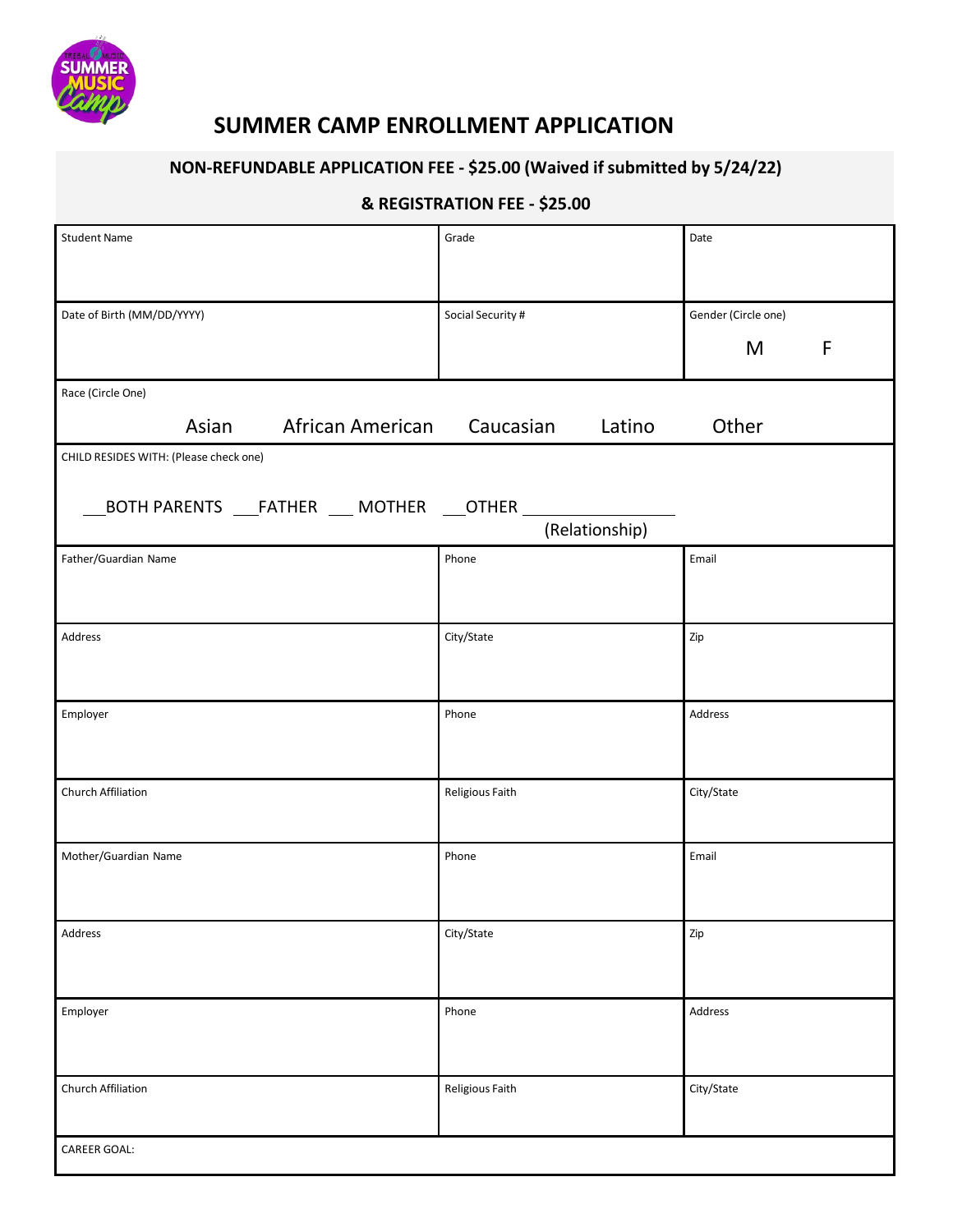| <b>EMERGENCY CONTACT</b>                                                  |                                    |                        |  |
|---------------------------------------------------------------------------|------------------------------------|------------------------|--|
| <b>Emergency Contact Name</b>                                             | Phone                              | Relationship           |  |
|                                                                           |                                    |                        |  |
|                                                                           |                                    |                        |  |
|                                                                           |                                    |                        |  |
| PREVIOUS SCHOOL INFORMATION                                               |                                    |                        |  |
| Name                                                                      | Address City/State/Zip             | Phone                  |  |
|                                                                           |                                    |                        |  |
|                                                                           |                                    |                        |  |
|                                                                           |                                    |                        |  |
| Last Grade Attended:                                                      | Reason for Leaving                 | <b>Enrollment Date</b> |  |
|                                                                           |                                    |                        |  |
| <b>IEP Services</b>                                                       | Type?                              |                        |  |
|                                                                           |                                    |                        |  |
|                                                                           |                                    |                        |  |
| <b>MEDICAL HISTORY</b>                                                    |                                    |                        |  |
| Primary Physician & Address                                               | Phone                              | Allergies              |  |
|                                                                           |                                    |                        |  |
|                                                                           |                                    |                        |  |
|                                                                           |                                    |                        |  |
| Has the student ever been professionally tested for any of the following? | Speech<br>ADHD<br>Other<br>Hearing |                        |  |
| Has the student even been diagnosed with any mental health disorder?      | Type?                              |                        |  |
| <b>REFERENCES</b>                                                         |                                    |                        |  |
| Name                                                                      | Address City/State/Zip             | Phone                  |  |
|                                                                           |                                    |                        |  |
|                                                                           |                                    |                        |  |
|                                                                           |                                    |                        |  |
|                                                                           |                                    |                        |  |
| Name                                                                      | Address City/State/Zip             | Phone                  |  |
|                                                                           |                                    |                        |  |
|                                                                           |                                    |                        |  |
|                                                                           |                                    |                        |  |
| Name                                                                      | Address City/State/Zip             | Phone                  |  |
|                                                                           |                                    |                        |  |
|                                                                           |                                    |                        |  |
|                                                                           |                                    |                        |  |
|                                                                           |                                    |                        |  |
|                                                                           |                                    |                        |  |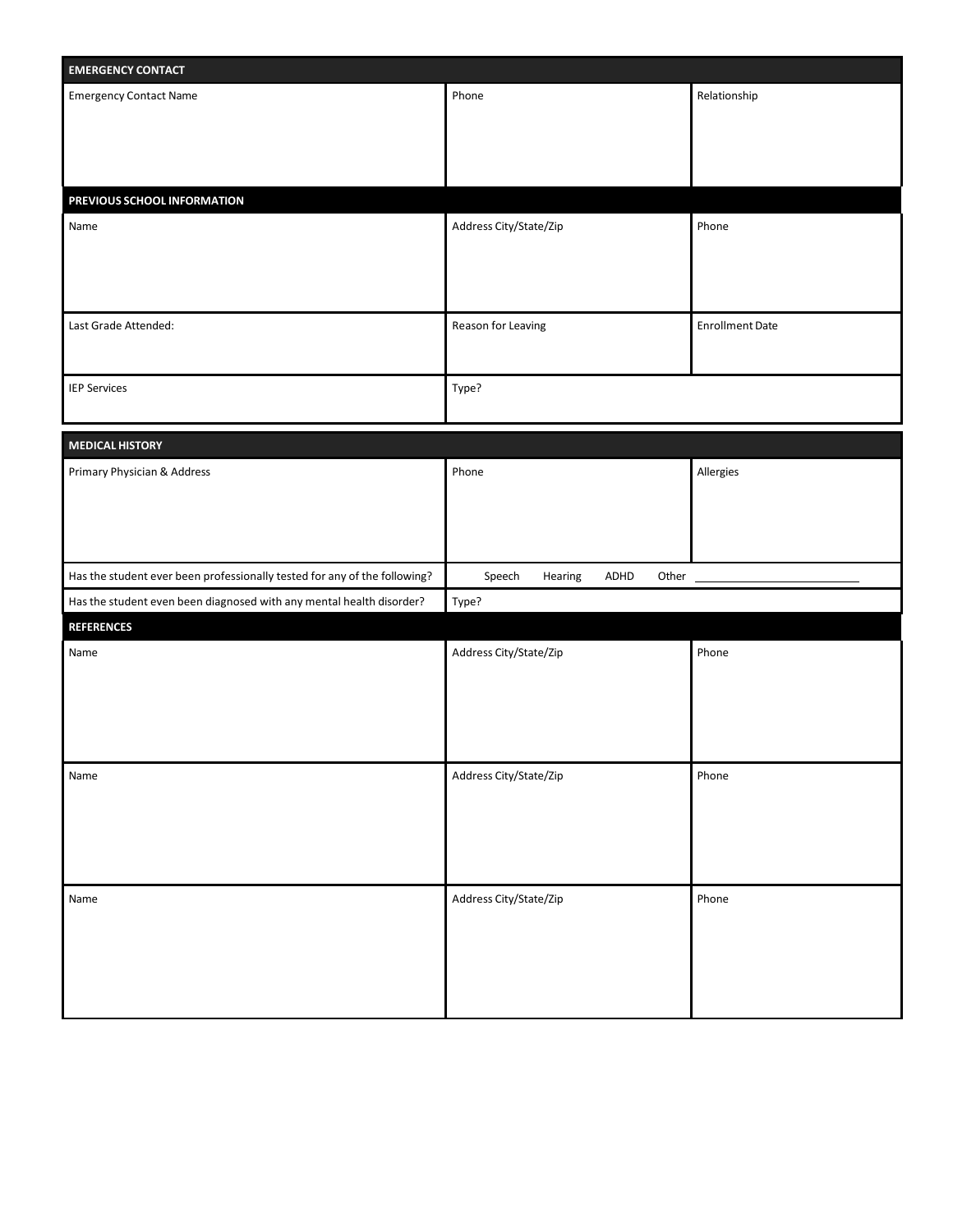|                                                                                                                    |                                                                                                                                                   |         | <b>CAMP 2022 Fee Schedule</b>                                                                                                                                                                                                                                                                                                                                                                |                    |  |
|--------------------------------------------------------------------------------------------------------------------|---------------------------------------------------------------------------------------------------------------------------------------------------|---------|----------------------------------------------------------------------------------------------------------------------------------------------------------------------------------------------------------------------------------------------------------------------------------------------------------------------------------------------------------------------------------------------|--------------------|--|
|                                                                                                                    |                                                                                                                                                   |         | <b>Enrollment Fees (One-Time):</b>                                                                                                                                                                                                                                                                                                                                                           |                    |  |
|                                                                                                                    | Late Pickup fee:<br>(Registration Waived<br>if received by 5/24/22)                                                                               | \$50.00 | <b>Registration Fee:</b><br><b>T-SHIRT Fee:</b>                                                                                                                                                                                                                                                                                                                                              | \$50.00<br>\$25.00 |  |
| AGES 6-14 Tuition (Weekly):<br>\$150                                                                               |                                                                                                                                                   |         | <b>Tuition (Monthly):</b><br>\$560                                                                                                                                                                                                                                                                                                                                                           |                    |  |
| <b>OPTION 1: MUSIC CAMP ONLY</b><br>Weekly Rate: \$100<br>$9AM - 2PM$<br>Late Pickup: \$10 Per Day                 |                                                                                                                                                   |         | <b>OPTION 2: CAMP ONLY</b><br>Monthly Rate: \$400.00<br><b>1st Week Free</b><br>Tuition Payment due May 24 <sup>th</sup> and                                                                                                                                                                                                                                                                 |                    |  |
| <b>OPTION 3: ACCADEMIC ENRICHMENT</b><br><b>Weekly \$50.00</b><br>(2PM - 4PM)<br><b>Tuition due Sunday by Noon</b> |                                                                                                                                                   |         | <b>OPTION 4: CAMP &amp; ENRICHMENT</b><br>Registration Fee \$550.00<br>1 <sup>st</sup> Week Free<br>Tuition due on/before May 24 <sup>th</sup> and                                                                                                                                                                                                                                           |                    |  |
|                                                                                                                    |                                                                                                                                                   |         | (Please circle above payment option)                                                                                                                                                                                                                                                                                                                                                         |                    |  |
| <b>Please initial:</b>                                                                                             | attend camp.                                                                                                                                      |         | I understand if my payment arrangement is not kept, the student will not be permitted to<br>Monthly payments are due 10 Days week before July and May 24 <sup>th</sup> for June.<br>If paying weekly, payments are due every Sunday. I can pay on Thursday after the first week if I<br>wish to pay in person for the following week. I acknowledge that if payments are received before the |                    |  |
|                                                                                                                    | start of camp my child will not be permitted to attend.<br>I must be on time for pickup or pay a \$50 late fee.<br>balance of the option I chose. |         | I have selected Option _________. If I pay early I understand that I will owe the total remaining<br>If the student must have signed permission slips for field trips. I understand that field trips are                                                                                                                                                                                     |                    |  |
|                                                                                                                    | not included in the camp fee.<br>I understand there is NO REFUND.                                                                                 |         | I understand that I need to be detailed about medications/food allergies and disabilities. I will<br>be responsible providing food and medications as well as instructions for Medications.                                                                                                                                                                                                  |                    |  |
|                                                                                                                    | PARENT/GUARDIAN SIGNATURE                                                                                                                         |         | <b>DATE</b>                                                                                                                                                                                                                                                                                                                                                                                  |                    |  |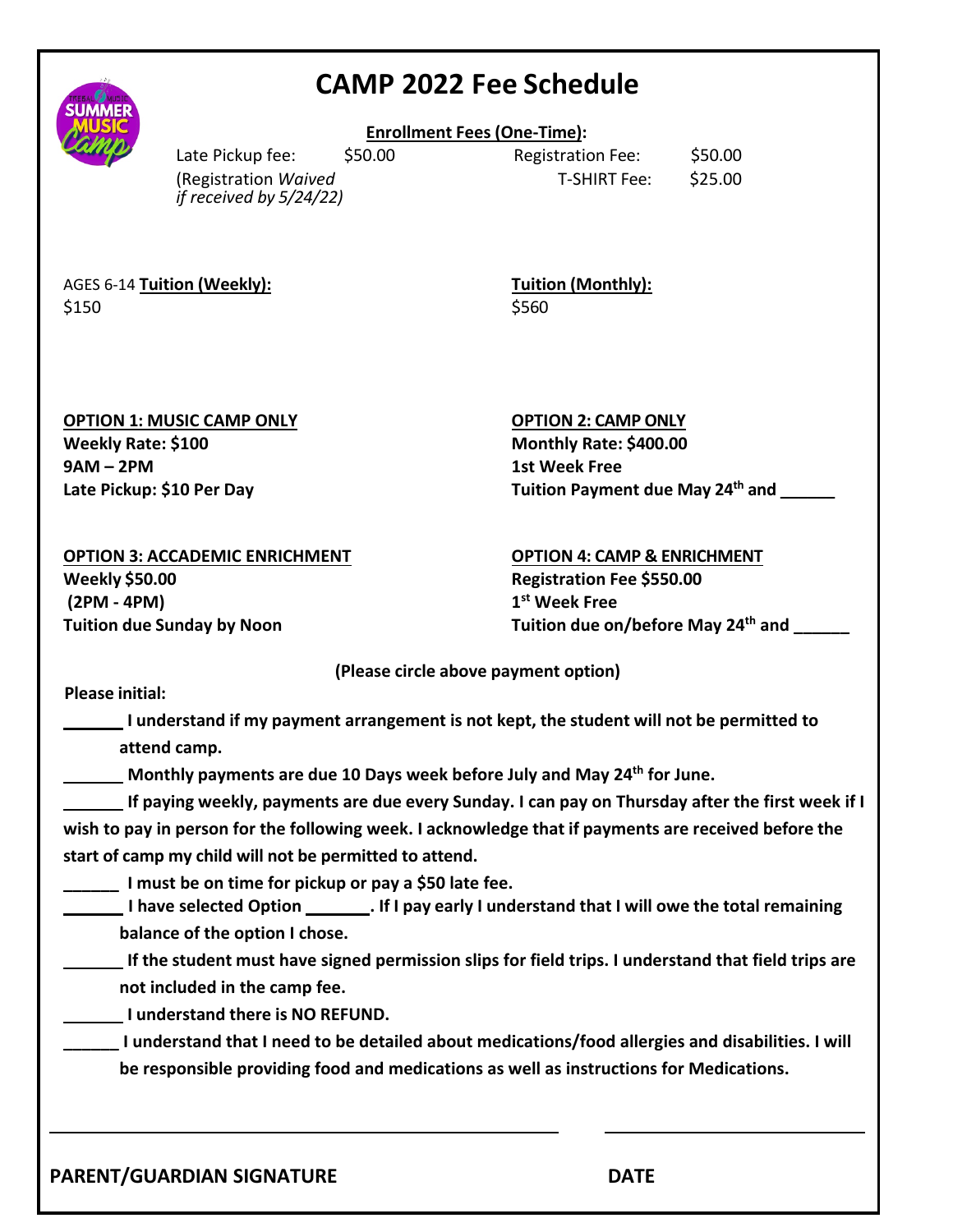#### **PARENT FINANCIAL AGREEMENT**

| <b>Student Name</b>                                                                                                                                                         | Grade |
|-----------------------------------------------------------------------------------------------------------------------------------------------------------------------------|-------|
| Please make checks payable to Trebal Music LLC and include your child's name on the check.                                                                                  |       |
| I understand that tuition is charged on a weekly or monthly basis.                                                                                                          |       |
| I understand that the Monthy tuition offers the first week of camp free. It must be paid before or<br>on May 24 <sup>th</sup> for June, and June 24 <sup>th</sup> for July. |       |
| I understand that all payments made late will result in the child possibly loosing there space.                                                                             |       |
| I understand there will be no payment reminder or payment coupons by Trebal Music.                                                                                          |       |
| I understand there will be a \$35 fee for all returned checks and that after ONE returned check I must<br>make all future payments in cash or money order.                  |       |
| I understand that any student that has not paid tuition will not be allowed on campus. The<br>weekly or monthly balance must be paid in full.                               |       |
| I understand that if the weekly balance is not paid the student my loose his or her spot should we<br>have others on the waiting list.                                      |       |
| I understand that there will be a \$50 hold for late pickups. I will receive this fee back at the end of the<br>9 weeks.                                                    |       |
| I understand that Music Camp is from 9AM- 2PM and Enrichment is from 2PM-4PM. I have a 15<br>minuets grace period before being charged for the late arrival.                |       |

#### **Registration Fee:**

The registration fee for Music Camp is \$25. This fee is due when the student is registered and is nonrefundable.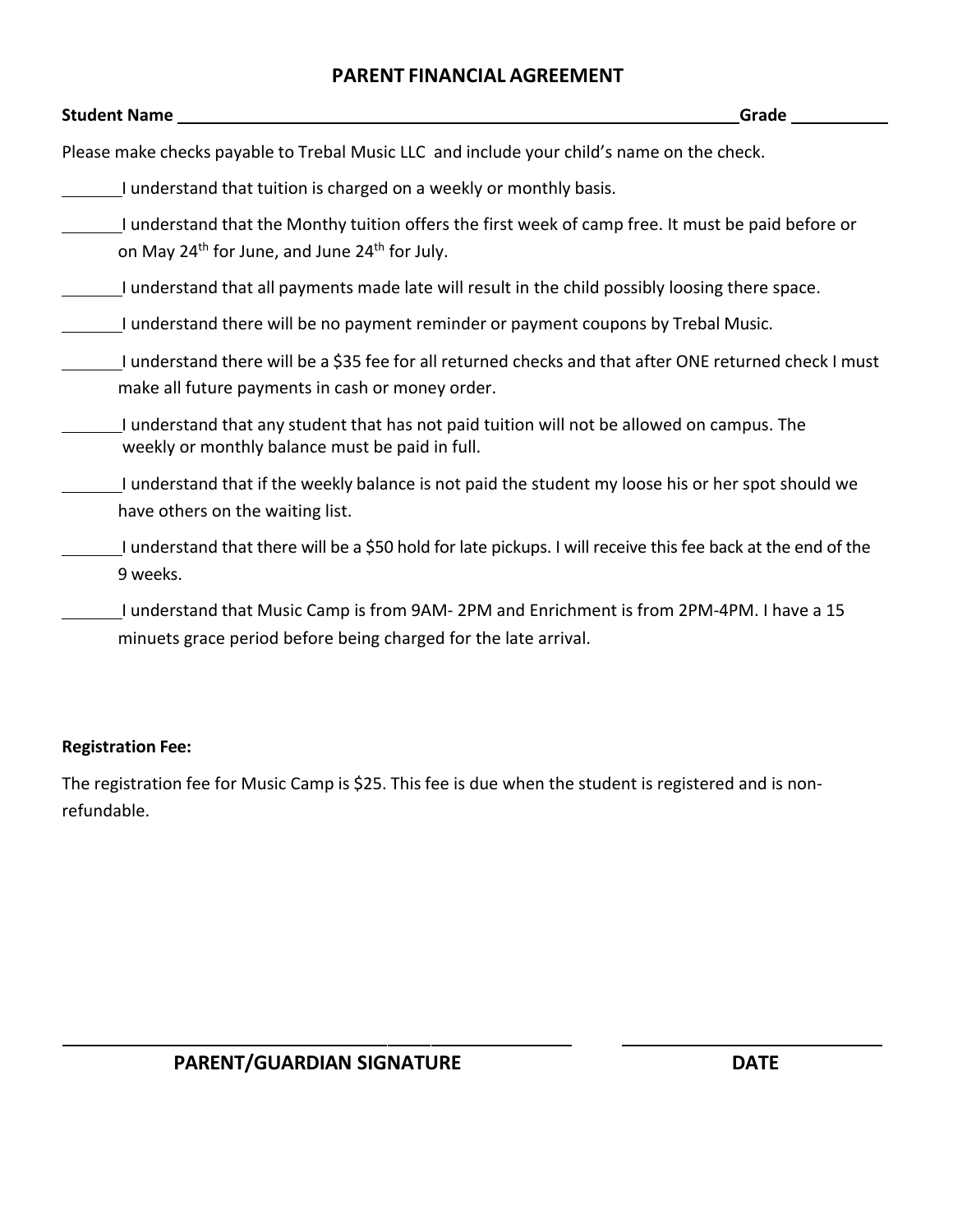

#### **EMERGENCY MEDICAL INFORMATION**

| DOB |                                                                                                                                            |                                                                                                                                                                                                                                                                                                                                                                                                                                                                                                                                                                                                                                                                                                                                                                                                                                                                                                                                                                                            |
|-----|--------------------------------------------------------------------------------------------------------------------------------------------|--------------------------------------------------------------------------------------------------------------------------------------------------------------------------------------------------------------------------------------------------------------------------------------------------------------------------------------------------------------------------------------------------------------------------------------------------------------------------------------------------------------------------------------------------------------------------------------------------------------------------------------------------------------------------------------------------------------------------------------------------------------------------------------------------------------------------------------------------------------------------------------------------------------------------------------------------------------------------------------------|
|     |                                                                                                                                            |                                                                                                                                                                                                                                                                                                                                                                                                                                                                                                                                                                                                                                                                                                                                                                                                                                                                                                                                                                                            |
|     |                                                                                                                                            |                                                                                                                                                                                                                                                                                                                                                                                                                                                                                                                                                                                                                                                                                                                                                                                                                                                                                                                                                                                            |
|     |                                                                                                                                            |                                                                                                                                                                                                                                                                                                                                                                                                                                                                                                                                                                                                                                                                                                                                                                                                                                                                                                                                                                                            |
|     |                                                                                                                                            |                                                                                                                                                                                                                                                                                                                                                                                                                                                                                                                                                                                                                                                                                                                                                                                                                                                                                                                                                                                            |
|     |                                                                                                                                            |                                                                                                                                                                                                                                                                                                                                                                                                                                                                                                                                                                                                                                                                                                                                                                                                                                                                                                                                                                                            |
|     |                                                                                                                                            |                                                                                                                                                                                                                                                                                                                                                                                                                                                                                                                                                                                                                                                                                                                                                                                                                                                                                                                                                                                            |
|     |                                                                                                                                            |                                                                                                                                                                                                                                                                                                                                                                                                                                                                                                                                                                                                                                                                                                                                                                                                                                                                                                                                                                                            |
|     |                                                                                                                                            |                                                                                                                                                                                                                                                                                                                                                                                                                                                                                                                                                                                                                                                                                                                                                                                                                                                                                                                                                                                            |
|     |                                                                                                                                            |                                                                                                                                                                                                                                                                                                                                                                                                                                                                                                                                                                                                                                                                                                                                                                                                                                                                                                                                                                                            |
|     |                                                                                                                                            |                                                                                                                                                                                                                                                                                                                                                                                                                                                                                                                                                                                                                                                                                                                                                                                                                                                                                                                                                                                            |
|     |                                                                                                                                            |                                                                                                                                                                                                                                                                                                                                                                                                                                                                                                                                                                                                                                                                                                                                                                                                                                                                                                                                                                                            |
|     | <b>Heart Disease</b><br><b>Blood Disorder</b>                                                                                              | Cancer                                                                                                                                                                                                                                                                                                                                                                                                                                                                                                                                                                                                                                                                                                                                                                                                                                                                                                                                                                                     |
|     |                                                                                                                                            |                                                                                                                                                                                                                                                                                                                                                                                                                                                                                                                                                                                                                                                                                                                                                                                                                                                                                                                                                                                            |
|     |                                                                                                                                            |                                                                                                                                                                                                                                                                                                                                                                                                                                                                                                                                                                                                                                                                                                                                                                                                                                                                                                                                                                                            |
|     |                                                                                                                                            |                                                                                                                                                                                                                                                                                                                                                                                                                                                                                                                                                                                                                                                                                                                                                                                                                                                                                                                                                                                            |
|     |                                                                                                                                            |                                                                                                                                                                                                                                                                                                                                                                                                                                                                                                                                                                                                                                                                                                                                                                                                                                                                                                                                                                                            |
|     |                                                                                                                                            |                                                                                                                                                                                                                                                                                                                                                                                                                                                                                                                                                                                                                                                                                                                                                                                                                                                                                                                                                                                            |
|     | Medical History/ Health Issues (Circle all that apply)<br><b>Bronchitis</b><br>attended to my child, furnish to the CAMP Staff any medical | Allergies and the state of the state of the state of the state of the state of the state of the state of the state of the state of the state of the state of the state of the state of the state of the state of the state of<br>In the event the parent/guardian cannot be reached, who should we contact in an emergency?<br>Kidney Disorder<br>I, the parent/guardian of the above named child, hereby authorize the named Healthcare Provider who has<br>information and/or copies of records pertaining to my child's medical history and for this information to be<br>shared with CAMP staff. I understand that as of April 14, 2003, under the<br>Health Insurance Portability and Accountability Act (HIPPA) disclosure of certain medical information is lim-<br>ited. However, I expressly authorize disclosure of information so that my child's medical needs may be<br>served while in attendance at Summer Music Camp. This authorization expires as of the last day of the |

### **PARENT/GUARDIAN SIGNATURE DATE**

#### **AUTHORIZATION TO TRANSPORT**

I hereby authorize NHND personnel to take my child to the hospital emergency room for treatment. I understand that I am legally responsible for any financial obligations incurred for the treatment of my child.

Parent/Guardian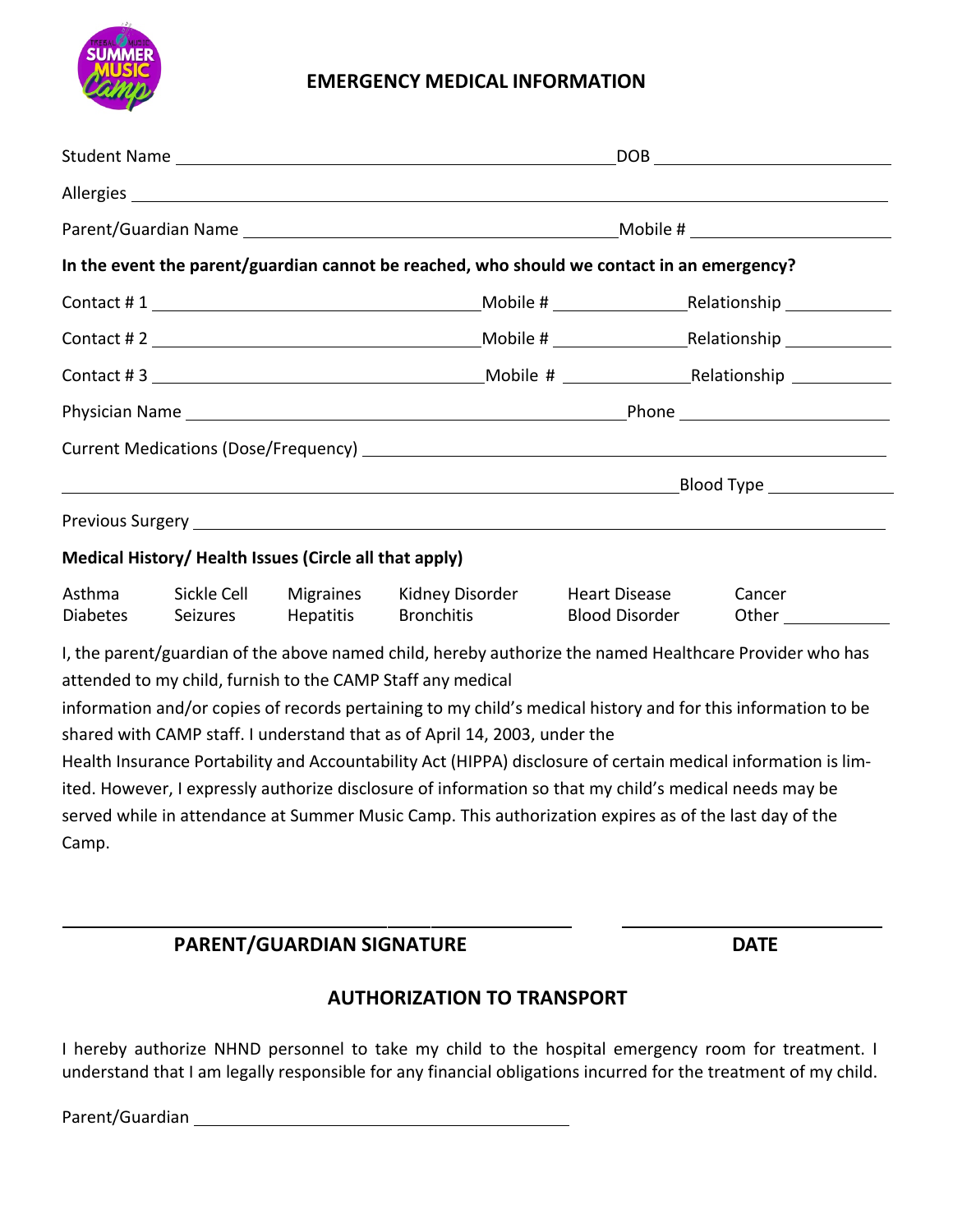

## **TREBAL MUSIC SUMMER CAMP**

#### *PHOTO RELEASE FORM*

When parents register their child(ren) at Trebal Music Camp, they understand that when participating in activities the student "may be photographed for print, video, or electronic imaging." Parents also understand that the images "may be used in promotional materials, news releases, website, and other published materials."

It is the policy of NHND Prep to require a photo release form in the event that a child will be identified in a picture being used by the school.

I, being the parent/guardian of  $\overline{\phantom{a}}$  , hereby consent to the use of photographs, video, or film of my child, and/or other audio recordings made of his/her voice, in whatever manner they desire, including television, radio, print and/or electronic use. Furthermore, I hereby consent that such photographs, films, and/or recordings along with media which contain them shall be their property, with the right to sell, duplicate, reproduce, and make other uses of photographs, video, films and recordings as they see fit, free and clear of any claim whatsoever on my part.

**PARENT/GUARDIAN SIGNATURE DATE**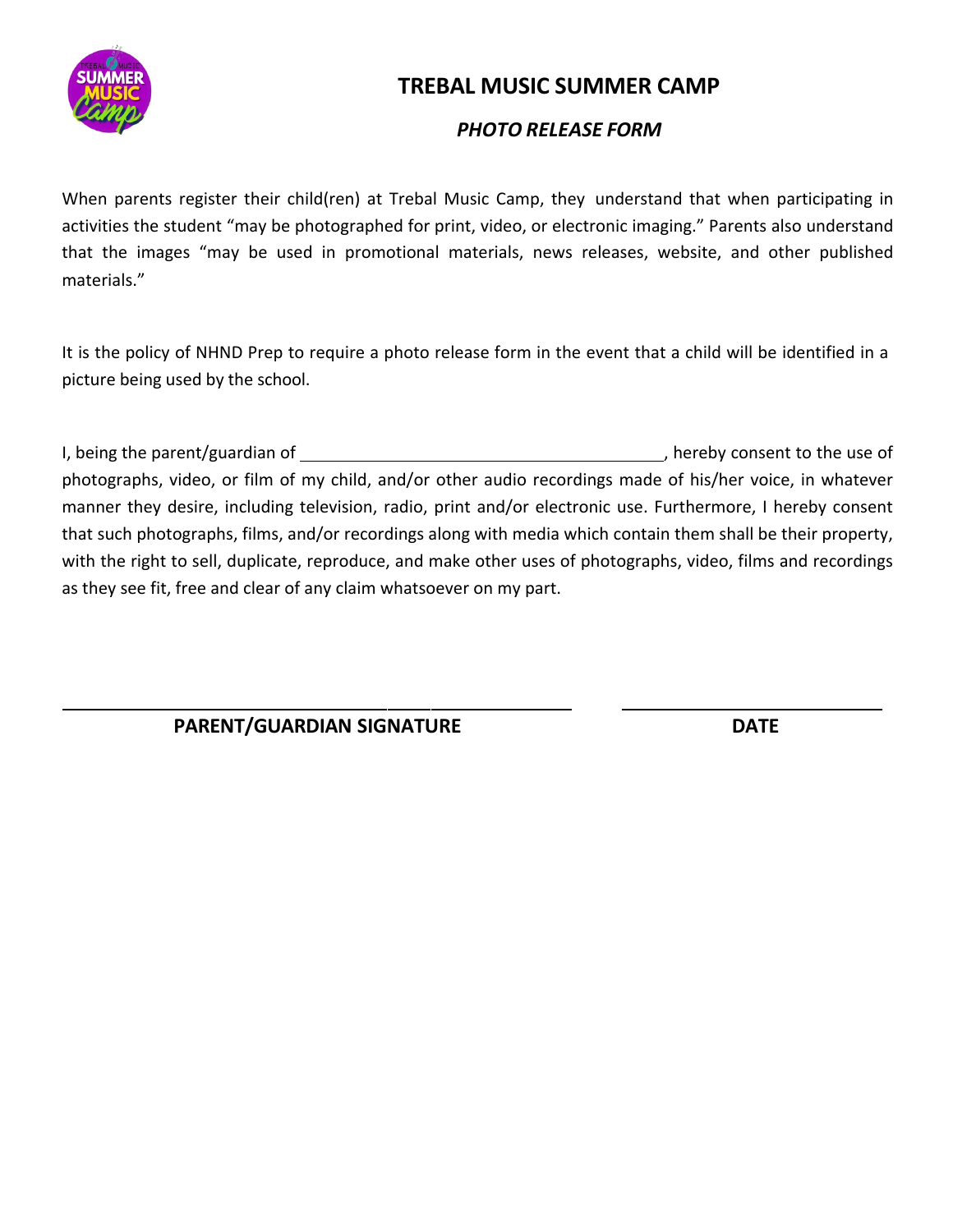

## **TREBAL SUMMER MUSIC CAMP**

*FEE RECAP*

| 2022 Fee Schedule. | Monday - Thursday |
|--------------------|-------------------|
|                    |                   |

**Enrollment Fees(One-Time): Application Fee: \$25.00 Registration Fee: \$25.00 Field Trip Fee:TBA**

**Weekly Tuition\*: Monthly Tuition\*:**

**Music Camp: \$100 Music CAMP: \$400.00 Enrichment : \$50 Enrichment: \$200.00**

| <b>Nutrition Cost:</b> |                                                                | <b>LATE FEES:</b>                         |
|------------------------|----------------------------------------------------------------|-------------------------------------------|
| <b>Breakfast:</b>      | 2.00                                                           | \$50.00 per month for overdue tuition     |
| Daily Lunch:           | 5.50                                                           | \$5.00 per week for overdue lunch charges |
|                        | Monthly Lunch: $\oint$ 40.00 (Savings of \$10 if paid monthly) |                                           |

**A soft breakfast will be served between 8:00 - 8:30am. Breakfast will not be served after 8:30 am.**

**Students may bring their own lunch in a lunch bag/box. No plastic grocery bags will be allowed.**

**Breakfast and Lunch may be charged up to 3 times. After 3 unpaid charges, students will be given a peanut butter jelly sandwich, an apple, and milk, and not allowed to charge until their balance is paid in full.**

**Transportation Cost TBD Per Week (Henry County Resident) TBD Per Week (Non-Henry County Resident) TBD Per Week-One Way Multiple siblings add \$5.00 per child \$10.00 One Day**

**\*Scholarships/Discounts are available to eligible students.**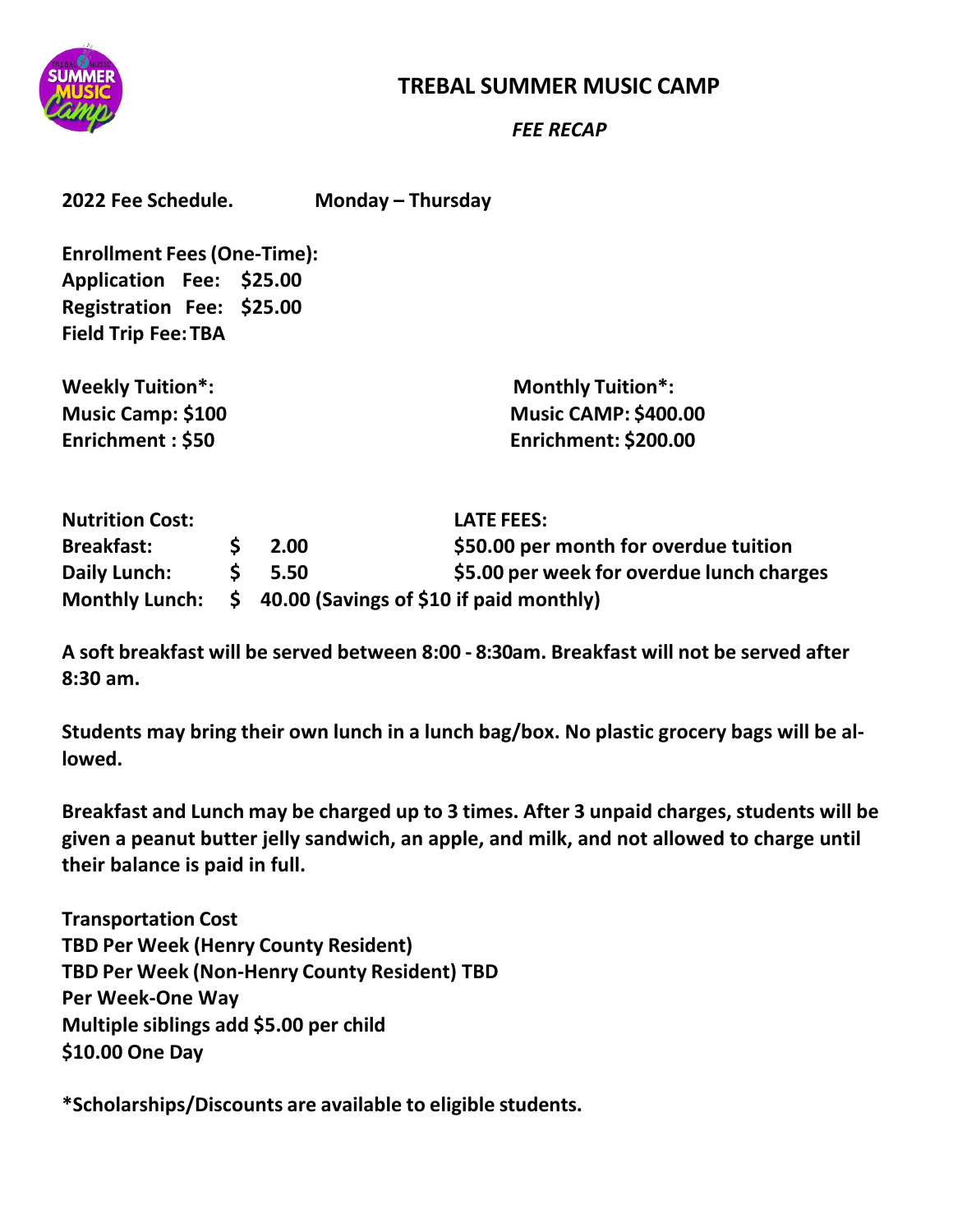## **TREBAL SUMMER MUSIC CAMP**



## **2022 Elementary Supply List**

**Small Composition Notebooks(3) #2 Pencils Colored Pencils Crayons 24-Count Pencil/Crayon Box 8 ½ x 11 White Copy Paper (2 Reams) 8 ½ x 11 Color Copy Paper (1 Ream) Pencil Sharpener Glue Sticks(4) Index Cards Multiplication/Division Flash Cards(3rd/4th) Highlighters 2' Binder w/Pockets and Plastic Cover 8 Subject Plastic Dividers w/pockets Headphones/Earphones Hand Sanitizer Kleenex Clorox Wet Wipes Lunch Box (Optional) Lysol Spray Disinfectant**